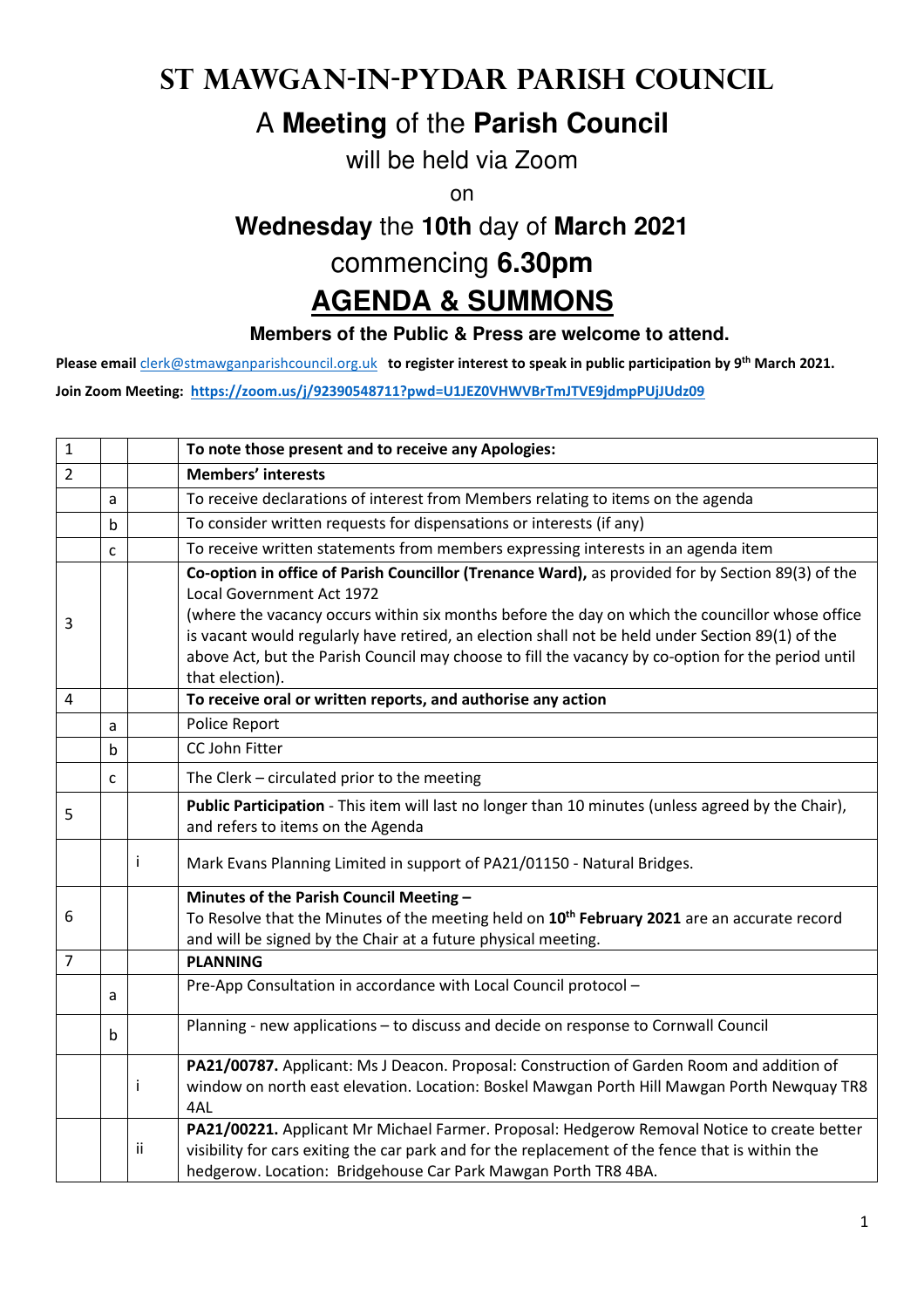|    |              |     | PA21/00948. Applicant Mr & Mrs C Foster. Proposal: Variation of Condition 2 (approved plans) of                           |
|----|--------------|-----|---------------------------------------------------------------------------------------------------------------------------|
|    |              | iii | Application No. PA20/05994 dated 4th September 2020 (Construction of a replacement dwelling                               |
|    |              |     | (existing dwelling to be demolished) with variation of condition 2 (approved plans) of application                        |
|    |              |     | no. PA19/04257 dated 31st July 2019). Location: Little Tredragon Tredragon Road Mawgan Porth.                             |
|    |              | iv  | PA21/00882. Applicant Paul West. Proposal: Single storey extension to existing dwelling.                                  |
|    |              |     | Location: Higher Parsonage Road from Lanvean To Trevenna Cross St Mawgan TR8 4EZ.                                         |
|    |              |     | PA21/01666. Applicant: Montgomery. Proposal: Application for a non-material amendment                                     |
|    |              | v   | following grant of planning permission PA20/01122. Amendments sought amendment to window                                  |
|    |              |     | sizes, addition of roof light, and increase in footprint at lower ground level. Location: Sea Ways                        |
|    |              |     | Gwel An Mor Trenance Mawgan Porth TR8 4DW.                                                                                |
|    |              |     | PA21/01150. Applicant Mr Harry Anscombe. Proposal: Operational development comprising of                                  |
|    |              | vi  | existing extensions and alterations to barn and use as a separate self-contained dwelling (Use                            |
|    |              |     | Class C3) Location: The Barn Natural Bridges St Mawgan.                                                                   |
|    |              |     | PA21/01837. Chris And Fiona Heritage. Proposal: Non-material amendment to application                                     |
|    |              | vii | PA18/04468 for minor cosmetic changes to the approved scheme. Location: Beach View Trenance                               |
|    |              |     | Mawgan Porth TR8 4DB.                                                                                                     |
|    | $\mathsf{C}$ |     | To consider planning applications received before meeting                                                                 |
|    | $\mathsf{d}$ |     | To note Advices and Decisions by Cornwall Council:                                                                        |
|    |              | I   | PA20/03081/PREAPP Closed - advice given. Proposal: Pre application advice for 4 dwellings.                                |
|    |              |     | Location: Garden House St Mawgan TR8 4EU.                                                                                 |
|    |              | ii. | PA20/07675 WITHDRAWN Applicant: Mr Simon Jaquiss. Proposal: Extension of existing balcony.                                |
|    |              |     | Location: 2 Mawgan Bay View Mawgan Porth Hill Mawgan Porth TR8 4QY.                                                       |
|    |              |     | PA21/00861 APPROVED Applicant: Mr And Mrs N Wynn. Proposal: Non-Material Amendment to                                     |
|    |              |     | Application No. PA20/05078 dated 17th August 2020 for an Extension and alterations to House                               |
|    |              | iii | including replacement carport with home office under (Amended Design to PA19/03891) namely                                |
|    |              |     | the reduction to size of extension with revised finishes. Location: Lanvean House Lanvean St                              |
|    |              |     | Mawgan TR8 4EY.                                                                                                           |
|    | e            |     | 5 day-Protocol for Local Councils                                                                                         |
|    | $\mathsf{f}$ |     | To discuss planning enforcement issues - to refer any new issues and updates - if any                                     |
| 8  |              |     | WORKING GROUPS - to receive reports (if any), and agree any necessary action and expenditure:                             |
|    | a            |     | Amenities-                                                                                                                |
|    |              | Ť   | St Mawgan toilets -                                                                                                       |
|    |              |     | Burial Ground - to resolve to approve retrospective memorial permission (previously circulated) -                         |
|    |              | ii. | Norman E Ross.                                                                                                            |
|    | b            |     | Transport and Rights of Way -                                                                                             |
|    | C            |     | <b>Beach and Environment</b>                                                                                              |
|    |              |     | Memorial Seat Disabled Access Mawgan Porth Beach - to resolve to approve refund to K Mullard                              |
|    |              | T   | in the sum of £118.80 (purchase cost sub estimate)                                                                        |
|    | d            |     | Cornwall Airport Newquay & Search and Rescue Helicopter                                                                   |
|    | e            |     | St Mawgan Community Hall                                                                                                  |
| 9  |              |     | <b>REPORTS FROM MEETINGS:</b>                                                                                             |
|    |              |     |                                                                                                                           |
|    |              |     | A30 Chiverton to Carland Cross Region Delivery Partnership - Dave James ACIPR Community<br>Relations Officer Costain Ltd. |
|    |              |     | To note and discuss (if appropriate) the correspondence received since the last meeting and any                           |
| 10 |              |     |                                                                                                                           |
|    |              |     | associated actions and expenditure:                                                                                       |
|    |              |     |                                                                                                                           |
|    |              | Ť   | Re: 'Mawgan Porth visual discontinuity'                                                                                   |
| 11 |              |     | <b>FINANCE and LEGISLATION:</b>                                                                                           |
|    |              |     | To note any income received: Bank Interest -. 36p, Beach Clean Donations - £1200, Memorial                                |
|    | a            |     | Permission Fee: Ross - £216                                                                                               |
|    | b            |     | Accounts - to approve invoices for payment and sign cheques at the end of the meeting (list                               |